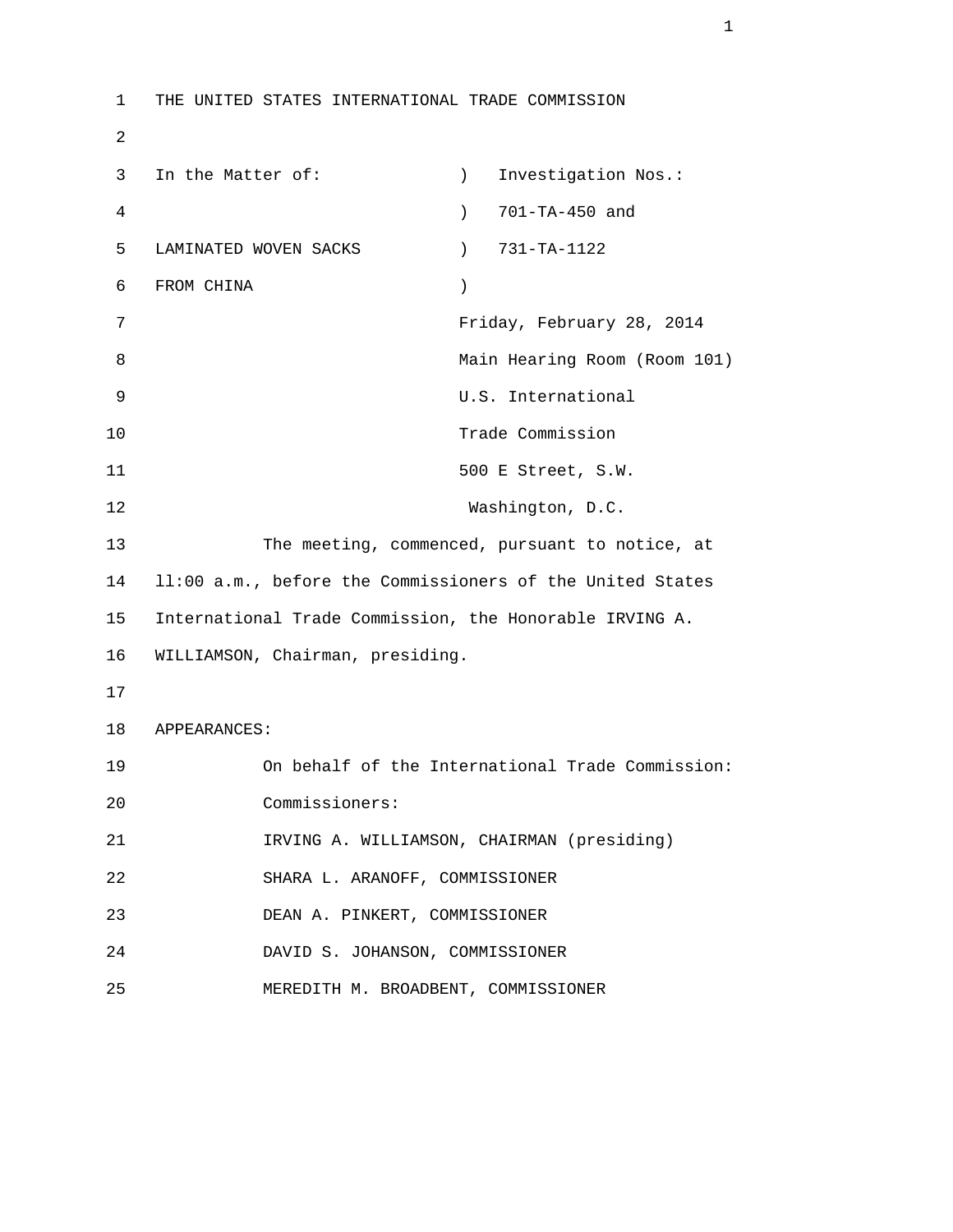```
 1 APPEARANCES (Continued) 
2 
3 Staff: 
4 MICHAEL HABERSTROH, INVESTIGATOR 
5 JACKIE JONES, INTERNATOINAL TRADE ANALYST 
6 NATALINE VIRAY-FUNG, ATTORNEY-ADVISOR 
7 ELIZABETH HAINES, SUPERVISORY INVESTIGATOR 
8 SHARON BELLAMY, Program Support Specialist 
9 MIKAYLA KELLEY, Student Intern 
10 
11 
12 
13 
14 
15 
16 
17 
18 
19 
20 
21 
22 
23
```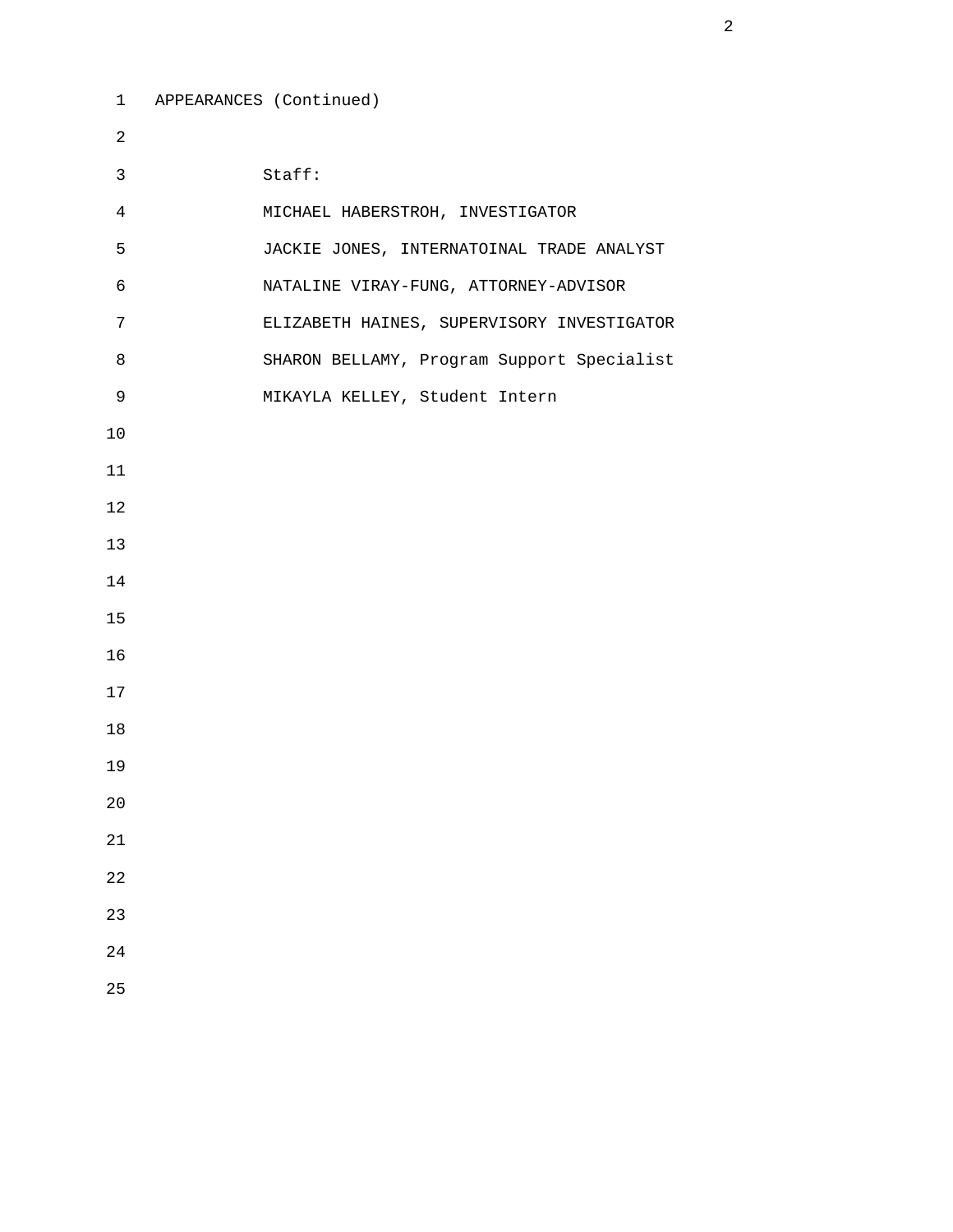| $\mathbf{1}$   | PROCEEDINGS                                                 |
|----------------|-------------------------------------------------------------|
| $\overline{a}$ | (11:00 A.M.)                                                |
| 3              | CHAIRMAN WILLIAMSON: Good morning. This meeting             |
| $\overline{4}$ | of the U.S. International Trade Commission will now come to |
| 5              | order.                                                      |
| 6              | Welcome to Commissioner Johanson who is                     |
| 7              | participating by telephone.                                 |
| 8              | I understand that there are no agendas for future meetings, |
| 9              | minutes, ratification lists, or outstanding action jackets  |
| 10             | to consider.                                                |
| 11             | Next we turn to the vote in Investigation Nos.              |
| 12             | 701-TA-450 AND 731-TA-1122 (Review) Laminated Woven Sacks   |
| 13             | from China.                                                 |
| 14             | Welcome to Ms. Haines and the staff who                     |
| 15             | participated in these investigations.                       |
| 16             | Are there any questions for the staff?                      |
| 17             | (No response.)                                              |
| 18             | CHAIRMAN WILLIAMSON:<br>Are there any additions or          |
| 19             | corrections to the staff report?                            |
| 20             | Elizabeth Haines, there are no<br>MS. HAINES:               |
| 21             | revisions or additions to the report.                       |
| 22             | Is there any objection to<br>CHAIRMAN WILLIAMSON:           |
| 23             | approval of the staff report?                               |
| 24             | (No response.)                                              |
| 25             | Hearing none, it is<br>CHAIRMAN WILLIAMSON:                 |

3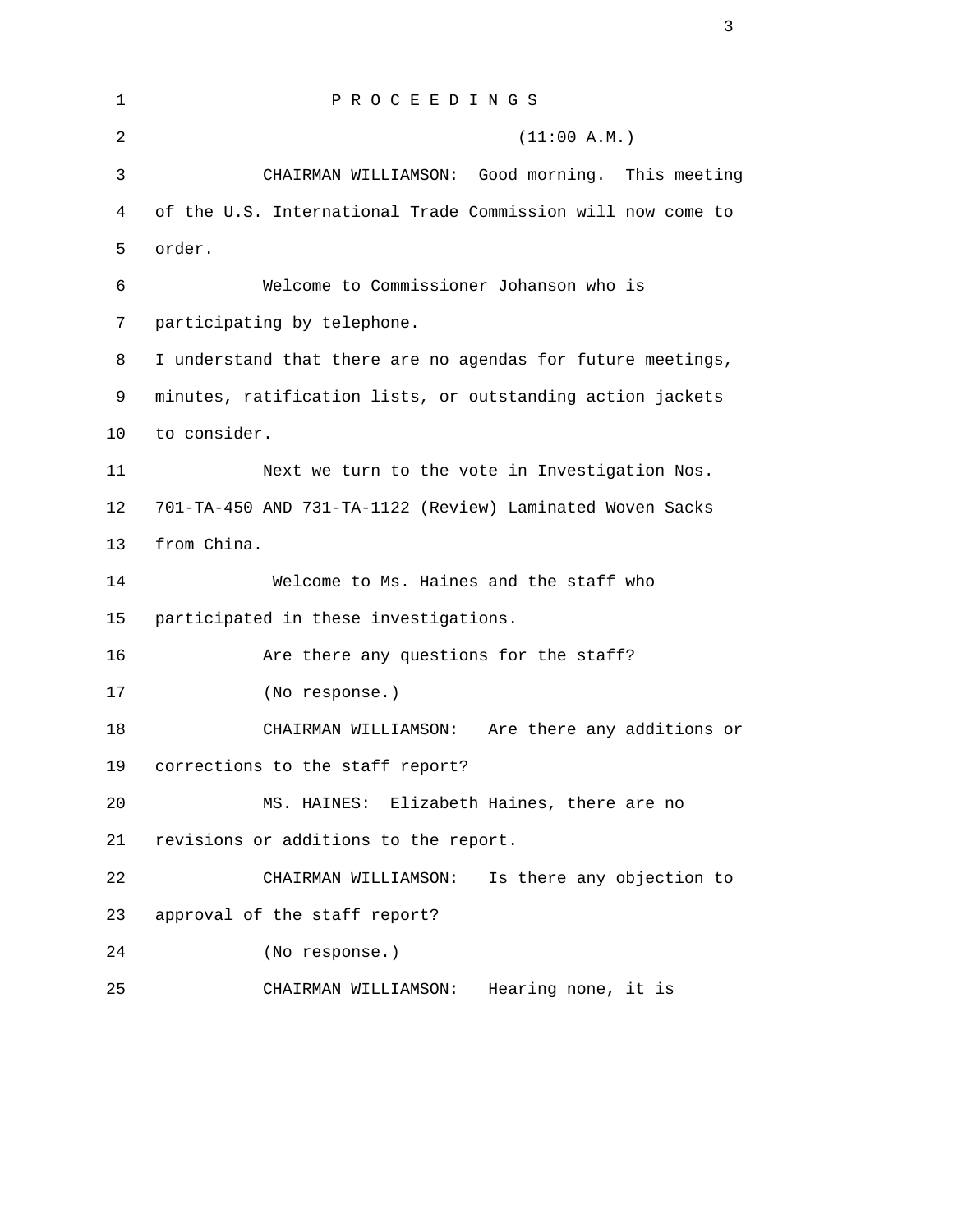1 approved.

 2 Madam Secretary will you please call the roll? 3 MS. BELLAMY: Commissioner Kieff is not 4 participating. Commissioner Broadbent? 5 COMMISSIONER BROADBENT: I vote in the 6 affirmative. 7 MS. BELLAMY: Commissioner Johanson? 8 COMMISSIONER JOHANSON: I vote in the 9 affirmative. 10 MS. BELLAMY: Commissioner Pinkert? 11 COMMISSIONER PINKERT: I vote in the 12 affirmative. 13 MS. BELLAMY: Commissioner Williamson? 14 COMMISSIONER WILLIAMSON: I vote in the 15 affirmative. 16 MS. BELLAMY: Commissioner Aranoff? 17 COMMISSIONER ARANOFF? I vote in the affirmative. 18 MS. BELLAMY: Mr. Chairman the Commission has 19 reached an affirmative determination. 20 CHAIRMAN WILLIAMSON: Thank you Madam Secretary. 21 Further information regarding these determinations will be 22 in the press release. Views of the Commission currently 23 are scheduled to be completed and filed on March 11, 2014. 24 Thank you to all of the staff who participated in 25 these investigations. Seeing that there is no other